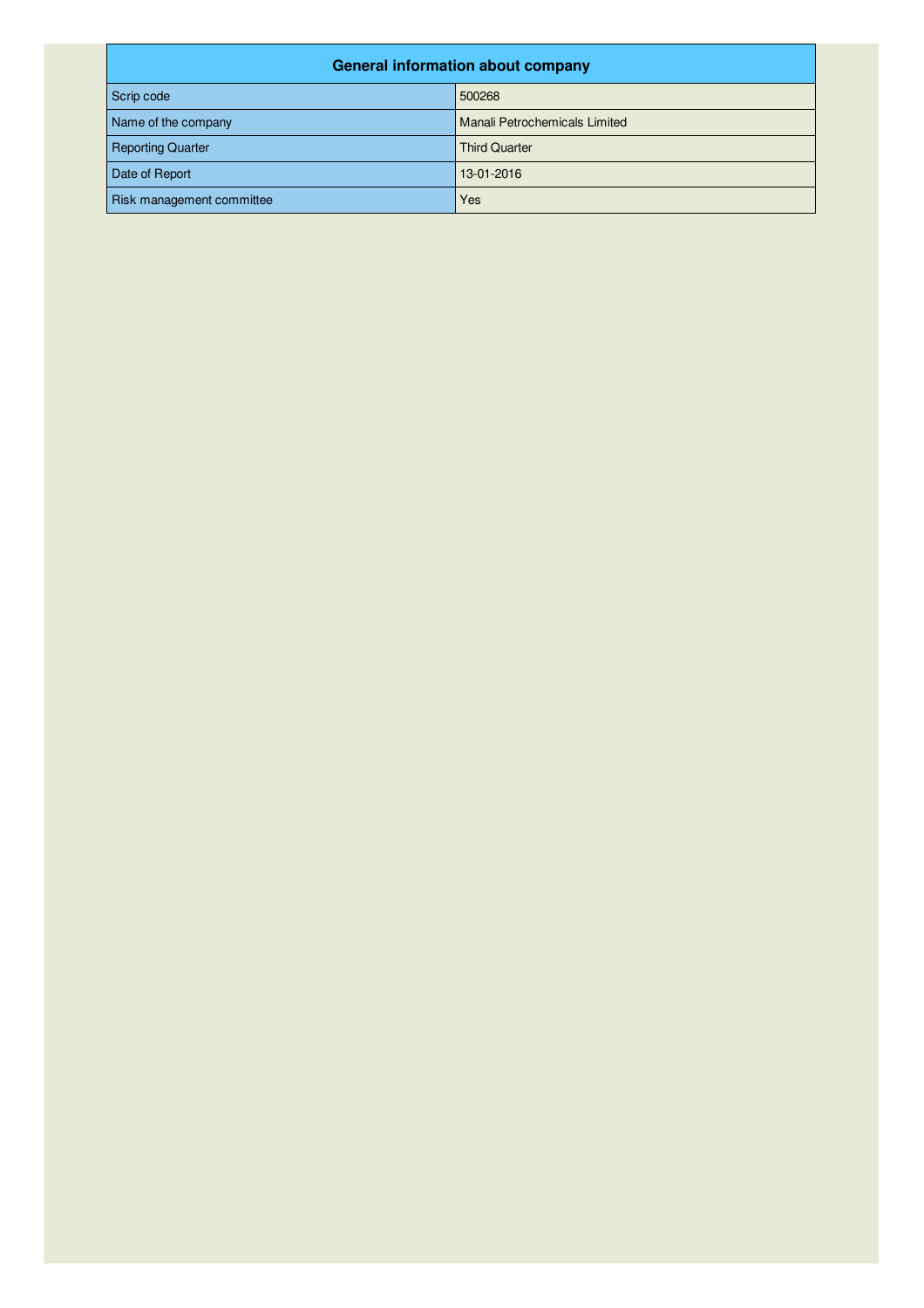|                | <b>Annexure I</b>   |                                      |            |            |                                                                                             |                                                                                             |                                                                                             |                                                  |                      |                                                   |                                                                                      |                                                                                                         |                                                                                                                                                 |
|----------------|---------------------|--------------------------------------|------------|------------|---------------------------------------------------------------------------------------------|---------------------------------------------------------------------------------------------|---------------------------------------------------------------------------------------------|--------------------------------------------------|----------------------|---------------------------------------------------|--------------------------------------------------------------------------------------|---------------------------------------------------------------------------------------------------------|-------------------------------------------------------------------------------------------------------------------------------------------------|
|                |                     |                                      |            |            |                                                                                             |                                                                                             | Format to be submitted by listed entity on quarterly basis                                  |                                                  |                      |                                                   |                                                                                      |                                                                                                         |                                                                                                                                                 |
|                |                     | I. Composition of Board of Directors |            |            |                                                                                             |                                                                                             |                                                                                             |                                                  |                      |                                                   |                                                                                      |                                                                                                         |                                                                                                                                                 |
| Sr             | Title<br>(Mr<br>Ms) | Name of the<br><b>Director</b>       | <b>PAN</b> | <b>DIN</b> | Category 1<br>(Chairperson/<br>Executive/<br>Non-<br>Executive/<br>Independent/<br>Nominee) | Category 2<br>(Chairperson/<br>Executive/<br>Non-<br>Executive/<br>Independent/<br>Nominee) | Category 3<br>(Chairperson/<br>Executive/<br>Non-<br>Executive/<br>Independent/<br>Nominee) | Date of<br>appointment<br>in the<br>current term | Date of<br>cessation | Tenure<br><b>of</b><br>director<br>(in<br>months) | No of<br>Directorship<br>in listed<br>entities<br>including<br>this listed<br>entity | Number of<br>memberships<br>in Audit/<br>Stakeholder<br>Committee(s)<br>including this<br>listed entity | No of post<br>of<br>Chairperson<br>in Audit/<br>Stakeholder<br>Committee<br>held in<br>listed<br>entities<br>including<br>this listed<br>entity |
| $\mathbf{1}$   | Mr                  | Ashwin C<br>Muthiah                  | AAEPA4148H | 00255679   | Chairperson                                                                                 |                                                                                             |                                                                                             | 27-04-2007                                       |                      |                                                   | $\overline{4}$                                                                       | $\overline{c}$                                                                                          | $\overline{1}$                                                                                                                                  |
| $\overline{2}$ | Mr                  | Harish Chandra<br>Chawla             | ACVPC1412H | 00085415   | Independent<br>Director                                                                     |                                                                                             |                                                                                             | 28-05-2014                                       |                      | 60                                                | 3                                                                                    | $\overline{c}$                                                                                          | $\mathsf{O}$                                                                                                                                    |
| 3              | Mr                  | Kulbir Singh                         | ABHPS5324F | 00204829   | Independent<br>Director                                                                     |                                                                                             |                                                                                             | 28-05-2014                                       |                      | 60                                                | $\mathbf{3}$                                                                         | $\overline{c}$                                                                                          | $\overline{1}$                                                                                                                                  |
| $\overline{4}$ | Mr                  | G Chellakrishna                      | ADHPC9621R | 01036398   | Independent<br>Director                                                                     |                                                                                             |                                                                                             | 13-08-2014                                       |                      | 60                                                | $\overline{c}$                                                                       | $\overline{c}$                                                                                          | $\overline{c}$                                                                                                                                  |
| 5              | <b>Mrs</b>          | Sashikala<br>Srikanth                | AAIPS8299K | 01678374   | Independent<br><b>Director</b>                                                              |                                                                                             |                                                                                             | 13-08-2014                                       |                      | 60                                                | 5                                                                                    | 5                                                                                                       | $\overline{1}$                                                                                                                                  |
| 6              | Mr                  | T K Arun                             | AADPA2726J | 02163427   | Non -<br>Executive<br>Director                                                              |                                                                                             |                                                                                             | 07-10-2009                                       |                      |                                                   | $\overline{4}$                                                                       | 10                                                                                                      | $\mathbf 0$                                                                                                                                     |
| $\overline{7}$ | Mr                  | Muthukrishnan<br>Ravi                | AFZPR6886D | 03605222   | Managing<br><b>Director</b>                                                                 |                                                                                             |                                                                                             | 29-07-2011                                       |                      |                                                   | $\overline{c}$                                                                       | $\overline{c}$                                                                                          | $\mathbf{0}$                                                                                                                                    |
| 8              | Mr                  | G<br>Balasubramanian                 | AAVPG6921B | 06874838   | <b>Whole Time</b><br>Director                                                               |                                                                                             |                                                                                             | 28-05-2014                                       |                      |                                                   | $\mathbf{1}$                                                                         | $\mathbf 0$                                                                                             | $\mathbf 0$                                                                                                                                     |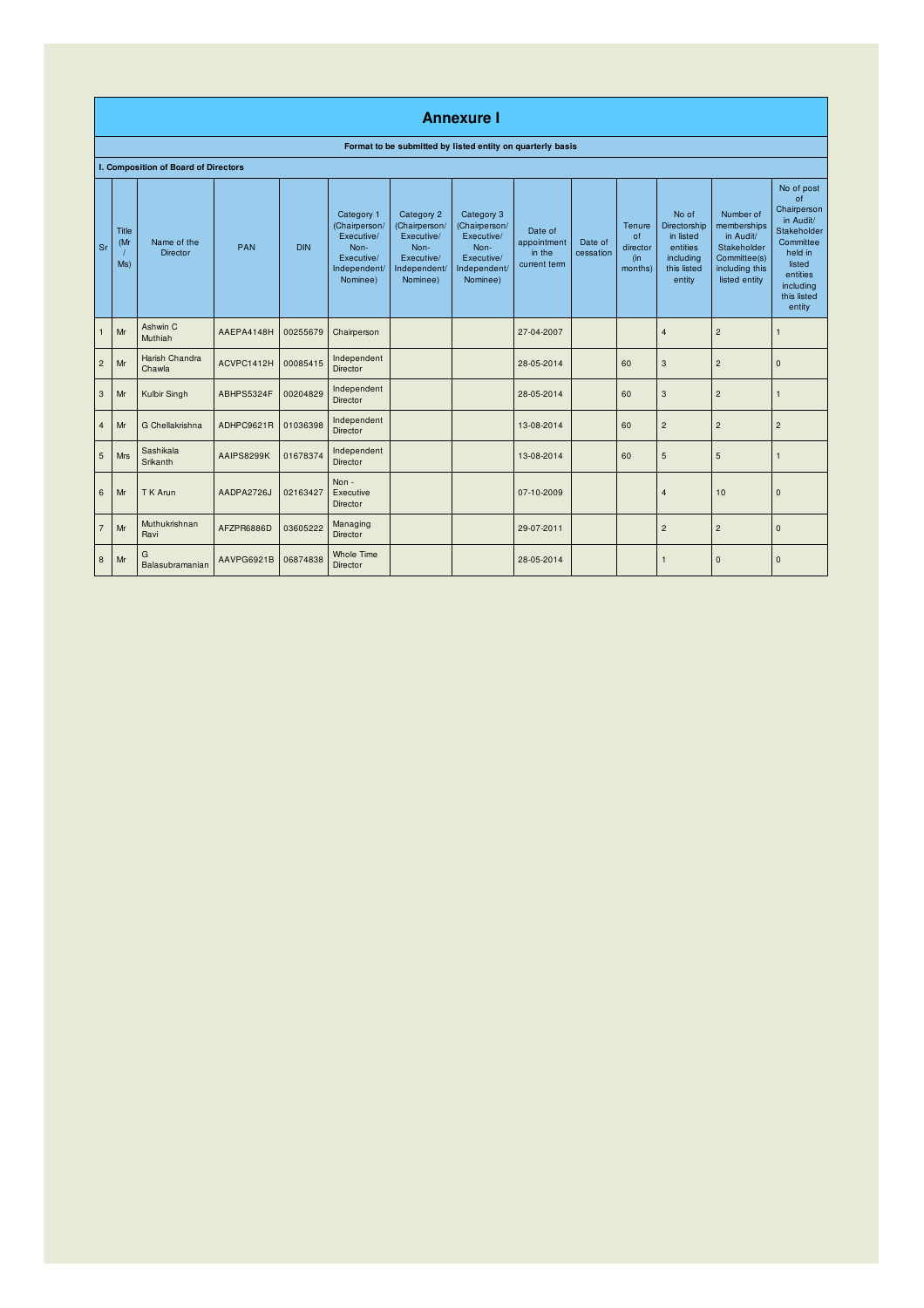|                  | <b>Annexure 1</b>                                  |                                     |                                                                                |                                                                                |                                                                                |  |  |  |
|------------------|----------------------------------------------------|-------------------------------------|--------------------------------------------------------------------------------|--------------------------------------------------------------------------------|--------------------------------------------------------------------------------|--|--|--|
|                  | <b>II. Composition of Committees</b>               |                                     |                                                                                |                                                                                |                                                                                |  |  |  |
| Sr               | Name Of<br>Committee                               | Name of<br>Committee<br>members     | Category 1 (Chairperson/<br>Executive/ Non-Executive/<br>Independent/ Nominee) | Category 2 (Chairperson/<br>Executive/ Non-Executive/<br>Independent/ Nominee) | Category 3 (Chairperson/<br>Executive/ Non-Executive/<br>Independent/ Nominee) |  |  |  |
| $\mathbf{1}$     | Audit<br>Committee                                 | Mr. G<br>Chellakrishna              | Chairperson                                                                    |                                                                                |                                                                                |  |  |  |
| $\overline{c}$   | Audit<br>Committee                                 | Brig. Harish<br>Chandra<br>Chawla   | Member                                                                         |                                                                                |                                                                                |  |  |  |
| $\mathbf{3}$     | Audit<br>Committee                                 | Mr. Kulbir<br>Singh                 | Member                                                                         |                                                                                |                                                                                |  |  |  |
| $\overline{4}$   | Audit<br>Committee                                 | Mr. T K Arun                        | Member                                                                         |                                                                                |                                                                                |  |  |  |
| 5                | <b>Stakeholders</b><br>Relationship<br>Committee   | Mr. Ashwin C<br>Muthiah             | Chairperson                                                                    |                                                                                |                                                                                |  |  |  |
| $\,6$            | <b>Stakeholders</b><br>Relationship<br>Committee   | Mr. T K Arun                        | Member                                                                         |                                                                                |                                                                                |  |  |  |
| $\overline{7}$   | <b>Stakeholders</b><br>Relationship<br>Committee   | Mr.<br><b>Muthukrishnan</b><br>Ravi | Member                                                                         |                                                                                |                                                                                |  |  |  |
| $\boldsymbol{8}$ | Nomination and<br>remuneration<br>committee        | Mr. Kulbir<br>Singh                 | Chairperson                                                                    |                                                                                |                                                                                |  |  |  |
| 9                | Nomination and<br>remuneration<br>committee        | Brig. Harish<br>Chandra<br>Chawla   | Member                                                                         |                                                                                |                                                                                |  |  |  |
| 10               | Nomination and<br>remuneration<br>committee        | Mr. T K Arun                        | Member                                                                         |                                                                                |                                                                                |  |  |  |
|                  | <b>Risk</b><br>11 Management<br>Committee          | Mrs.<br>Sashikala<br>Srikanth       | Chairperson                                                                    |                                                                                |                                                                                |  |  |  |
|                  | Risk<br>12 Management<br>Committee                 | Mr. T K Arun                        | Member                                                                         |                                                                                |                                                                                |  |  |  |
| 13               | Risk<br>Management<br>Committee                    | Mr.<br>Muthukrishnan<br>Ravi        | Member                                                                         |                                                                                |                                                                                |  |  |  |
| 14               | Corporate<br>Social<br>Responsibility<br>Committee | Mr. Ashwin C<br>Muthiah             | Chairperson                                                                    |                                                                                |                                                                                |  |  |  |
| 15               | Corporate<br>Social<br>Responsibility<br>Committee | Brig. Harish<br>Chandra<br>Chawla   | Member                                                                         |                                                                                |                                                                                |  |  |  |
| 16               | Corporate<br>Social<br>Responsibility<br>Committee | Mr. T K Arun                        | Member                                                                         |                                                                                |                                                                                |  |  |  |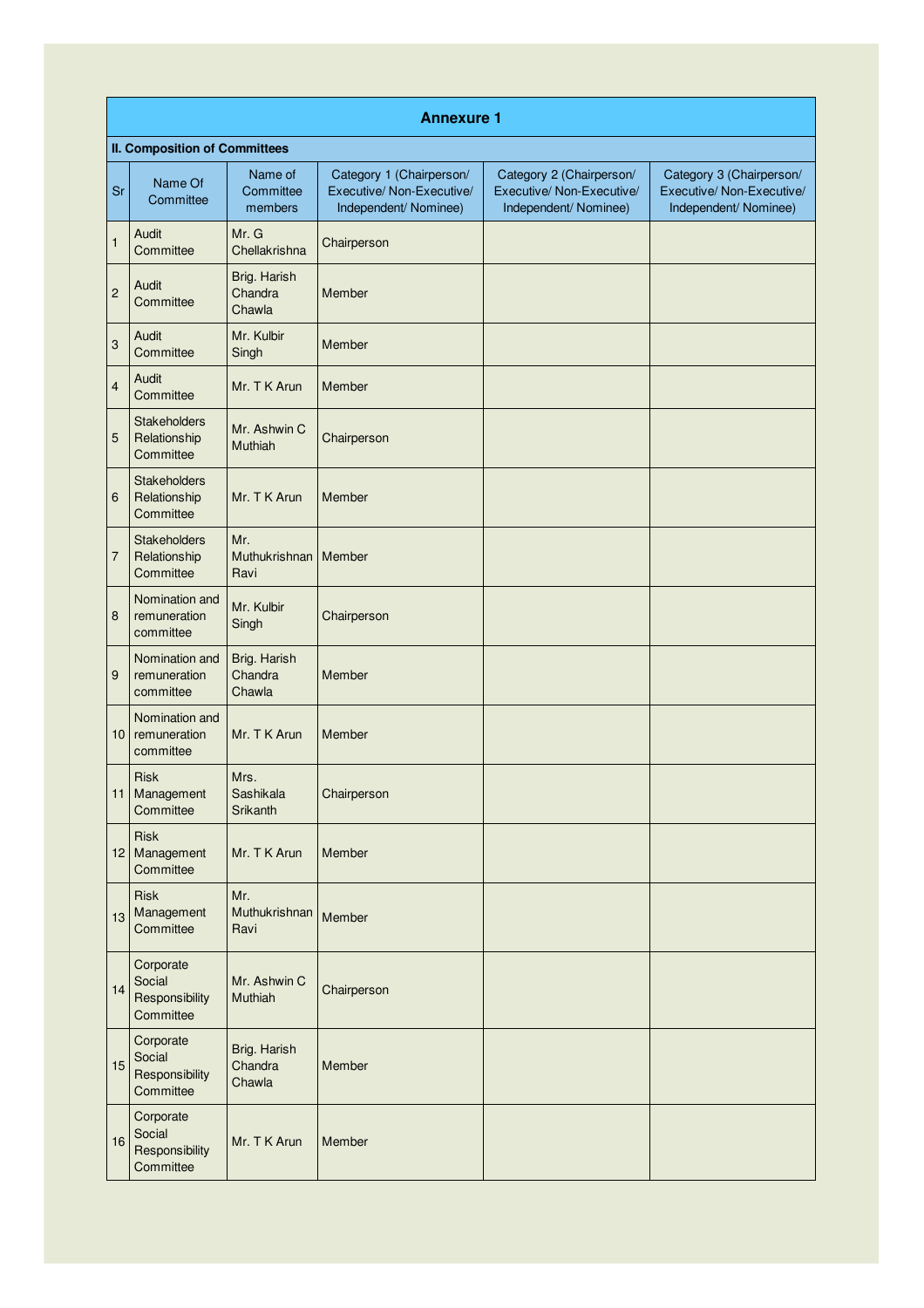|           | <b>Annexure 1</b>                                      |                                                        |                                                                |  |  |  |
|-----------|--------------------------------------------------------|--------------------------------------------------------|----------------------------------------------------------------|--|--|--|
|           | III. Meeting of Board of Directors                     |                                                        |                                                                |  |  |  |
| <b>Sr</b> | Date(s) of meeting (if any) in the<br>previous quarter | Date(s) of meeting (if any) in the<br>relevant quarter | Maximum gap between any two consecutive (in<br>number of days) |  |  |  |
|           | 05-08-2015                                             | 04-11-2015                                             | 91                                                             |  |  |  |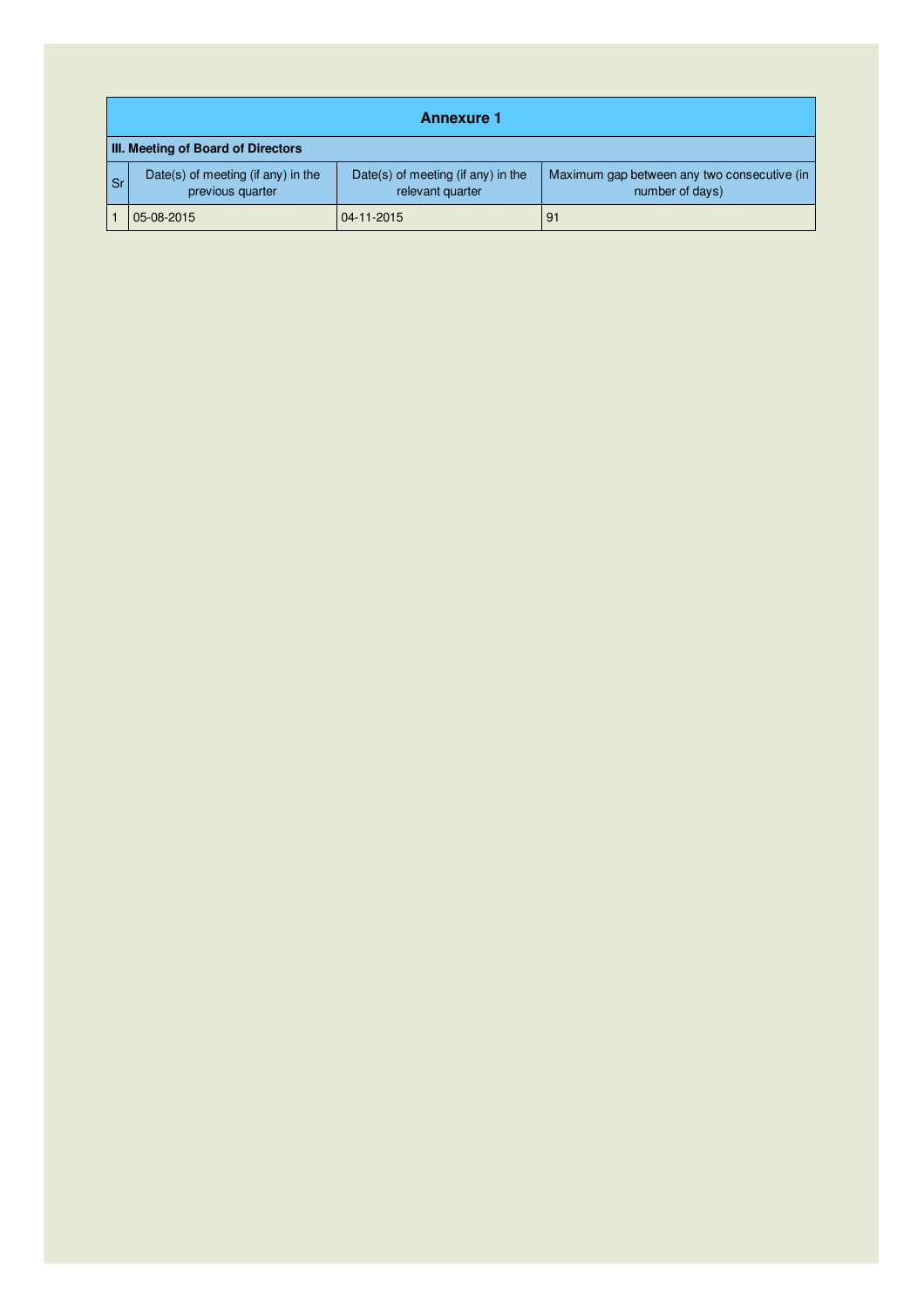|                | <b>Annexure 1</b>                                  |                                                                   |                                                     |                                           |                                                                   |                                                                            |  |
|----------------|----------------------------------------------------|-------------------------------------------------------------------|-----------------------------------------------------|-------------------------------------------|-------------------------------------------------------------------|----------------------------------------------------------------------------|--|
|                | <b>IV. Meeting of Committees</b>                   |                                                                   |                                                     |                                           |                                                                   |                                                                            |  |
| <b>Sr</b>      | Name of<br>Committee                               | Date(s) of meeting of<br>the committee in the<br>relevant quarter | Whether<br>requirement of<br>Quorum met<br>(Yes/No) | Requirement<br>of Quorum<br>met (details) | Date(s) of meeting of<br>the committee in the<br>previous quarter | Maximum gap between any<br>two consecutive meetings<br>(in number of days) |  |
| $\mathbf{1}$   | Audit<br>Committee                                 | 04-11-2015                                                        | <b>Yes</b>                                          | All the<br><b>Members</b><br>were present | 05-08-2015                                                        | 91                                                                         |  |
| $\overline{2}$ | <b>Stakeholders</b><br>Relationship<br>Committee   | 04-11-2015                                                        |                                                     |                                           | 23-09-2015                                                        | 42                                                                         |  |
| 3              | <b>Risk</b><br>Management<br>Committee             | 04-11-2015                                                        | <b>Yes</b>                                          | All the<br><b>Members</b><br>were present | 05-08-2015                                                        | 91                                                                         |  |
| $\overline{4}$ | Corporate<br>Social<br>Responsibility<br>Committee | 04-11-2015                                                        | <b>Yes</b>                                          | All the<br><b>Members</b><br>were present |                                                                   |                                                                            |  |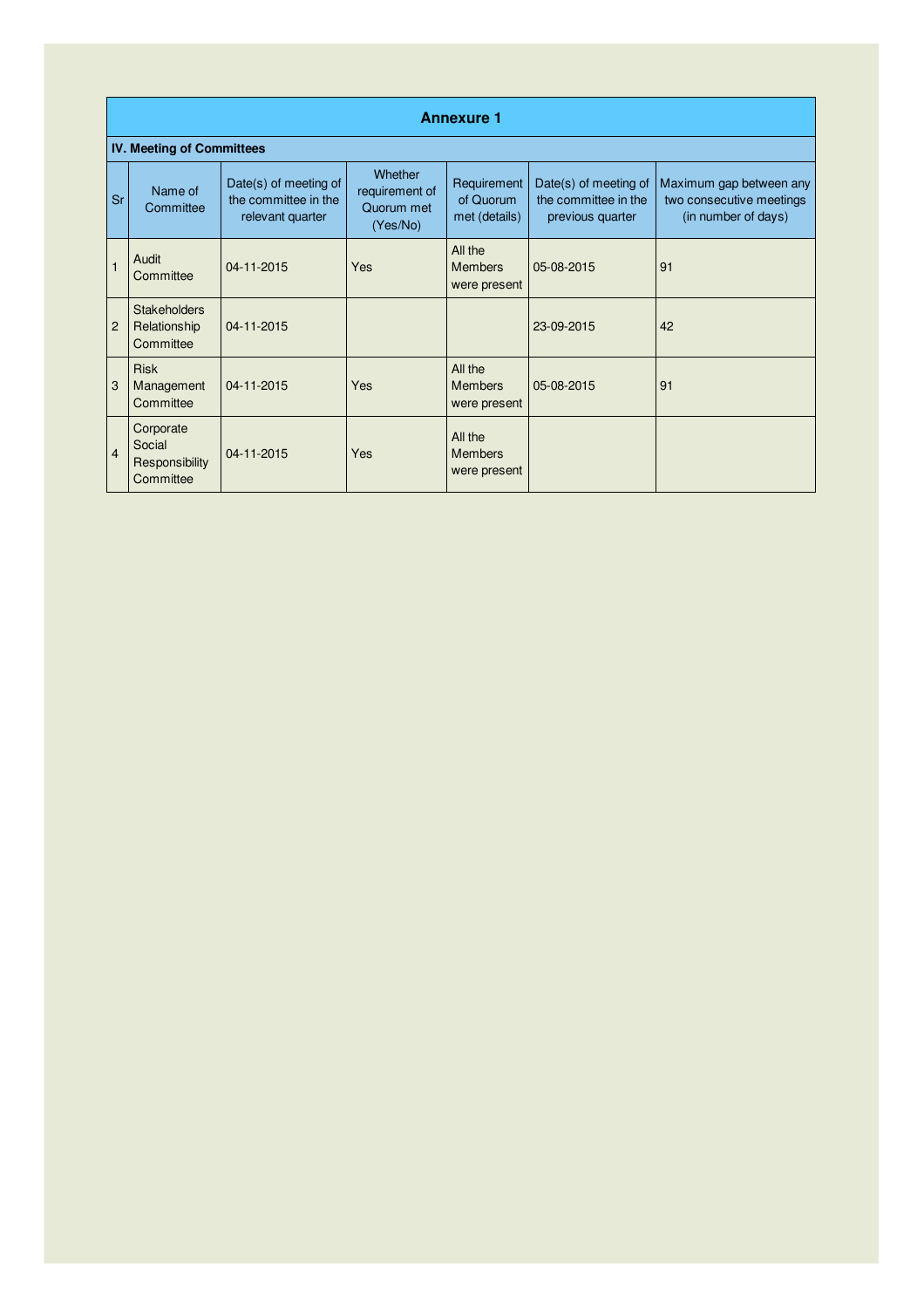|                | <b>Annexure 1</b>                                                                                         |                                  |                                                                    |  |  |
|----------------|-----------------------------------------------------------------------------------------------------------|----------------------------------|--------------------------------------------------------------------|--|--|
|                | <b>V. Related Party Transactions</b>                                                                      |                                  |                                                                    |  |  |
| l Sr           | Subject                                                                                                   | Compliance status<br>(Yes/No/NA) | If status is "No" details of non-<br>compliance may be given here. |  |  |
| $\vert$ 1      | Whether prior approval of audit committee obtained                                                        | Yes                              |                                                                    |  |  |
| 2              | Whether shareholder approval obtained for material RPT                                                    | <b>NA</b>                        |                                                                    |  |  |
| $\overline{3}$ | Whether details of RPT entered into pursuant to omnibus<br>approval have been reviewed by Audit Committee | Yes                              |                                                                    |  |  |
|                | Any other information to be provided                                                                      |                                  |                                                                    |  |  |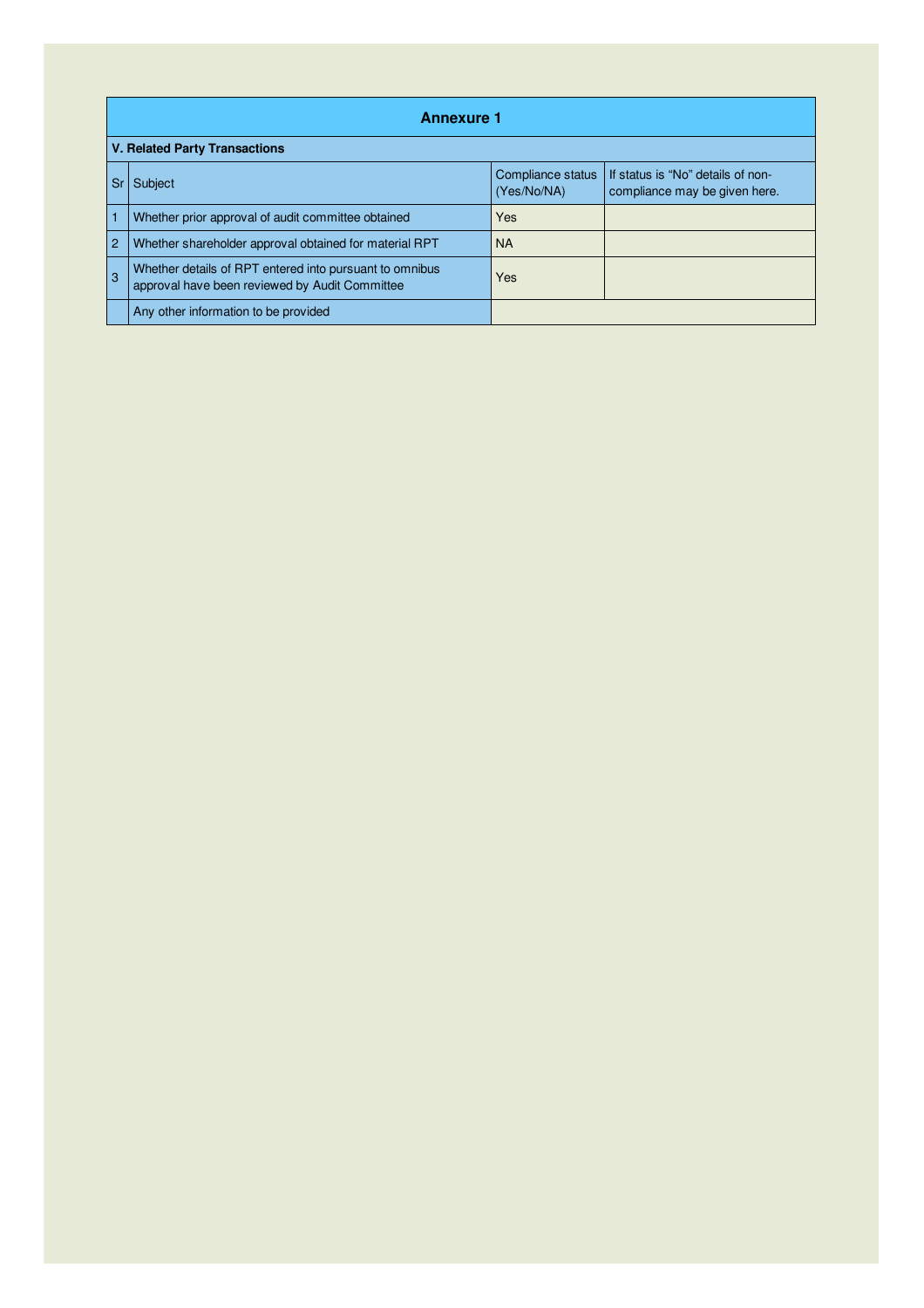|                | <b>Annexure 1</b>                                                                                                                                                                                               |                                  |  |  |  |
|----------------|-----------------------------------------------------------------------------------------------------------------------------------------------------------------------------------------------------------------|----------------------------------|--|--|--|
|                | <b>VI. Affirmations</b>                                                                                                                                                                                         |                                  |  |  |  |
| Sr             | Subject                                                                                                                                                                                                         | Compliance<br>status<br>(Yes/No) |  |  |  |
| $\mathbf{1}$   | The composition of Board of Directors is in terms of SEBI (Listing obligations and disclosure requirements)<br>Regulations, 2015                                                                                | Yes                              |  |  |  |
| $\overline{2}$ | The composition of the following committees is in terms of SEBI(Listing obligations and disclosure<br>requirements) Regulations, 2015 a. Audit Committee                                                        | Yes                              |  |  |  |
| 3              | The composition of the following committees is in terms of SEBI(Listing obligations and disclosure<br>requirements) Regulations, 2015. b. Nomination & remuneration committee                                   | Yes                              |  |  |  |
| $\overline{4}$ | The composition of the following committees is in terms of SEBI(Listing obligations and disclosure<br>requirements) Regulations, 2015. c. Stakeholders relationship committee                                   | Yes                              |  |  |  |
| 5              | The composition of the following committees is in terms of SEBI(Listing obligations and disclosure<br>requirements) Requlations, 2015. d. Risk management committee (applicable to the top 100 listed entities) | Yes                              |  |  |  |
| 6              | The committee members have been made aware of their powers, role and responsibilities as specified in<br>SEBI (Listing obligations and disclosure requirements) Regulations, 2015.                              | Yes                              |  |  |  |
| $\overline{7}$ | The meetings of the board of directors and the above committees have been conducted in the manner as<br>specified in SEBI (Listing obligations and disclosure requirements) Regulations, 2015.                  | Yes                              |  |  |  |
| 8              | This report and/or the report submitted in the previous quarter has been placed before Board of Directors.<br>Any comments/observations/advice of Board of Directors may be mentioned here:                     | Textual<br>Information(1)        |  |  |  |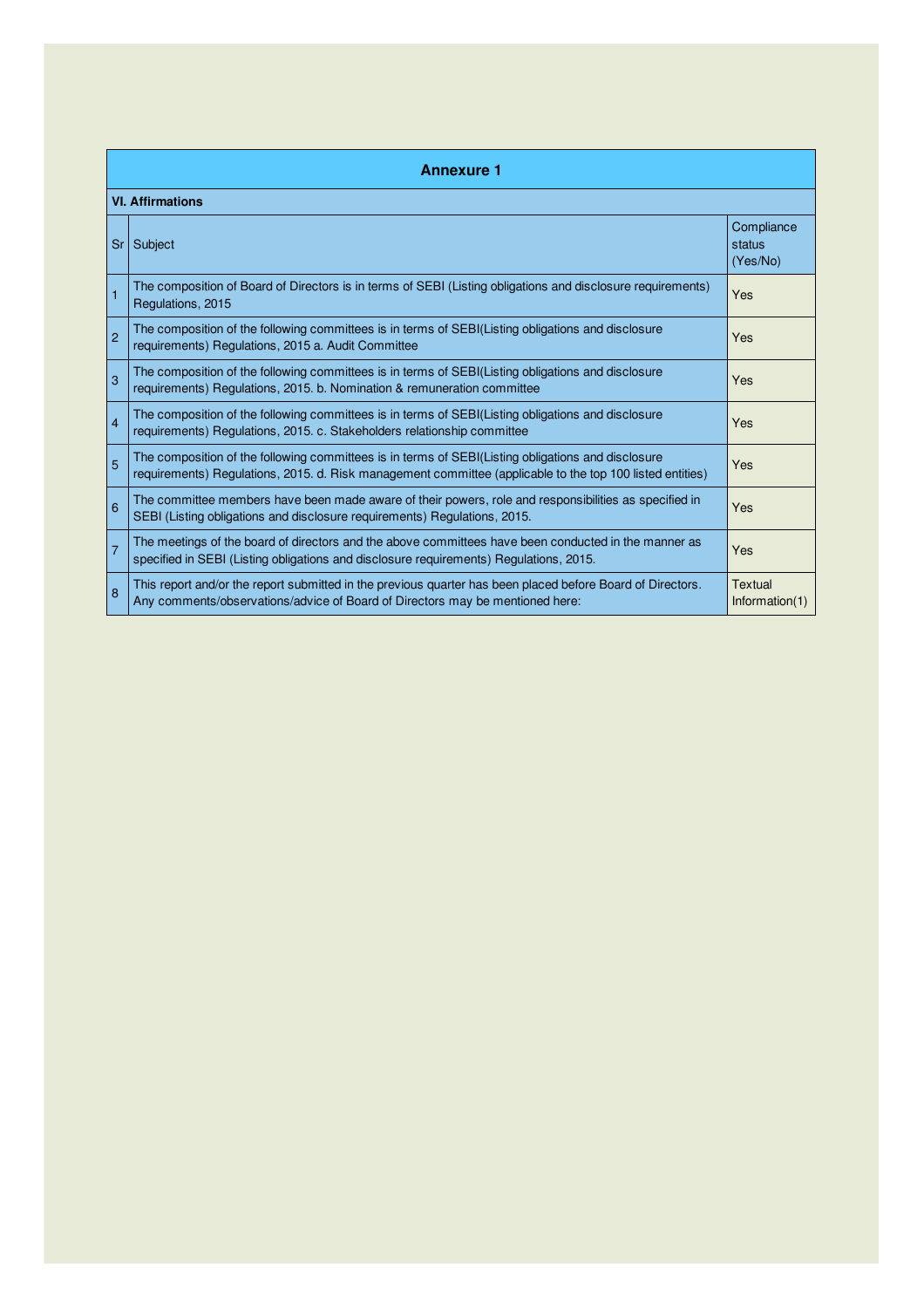|                        | <b>Text Block</b>                                                                     |
|------------------------|---------------------------------------------------------------------------------------|
| Textual Information(1) | Will be submitted at the meeting to be held during the quarter ending 31st March 2016 |